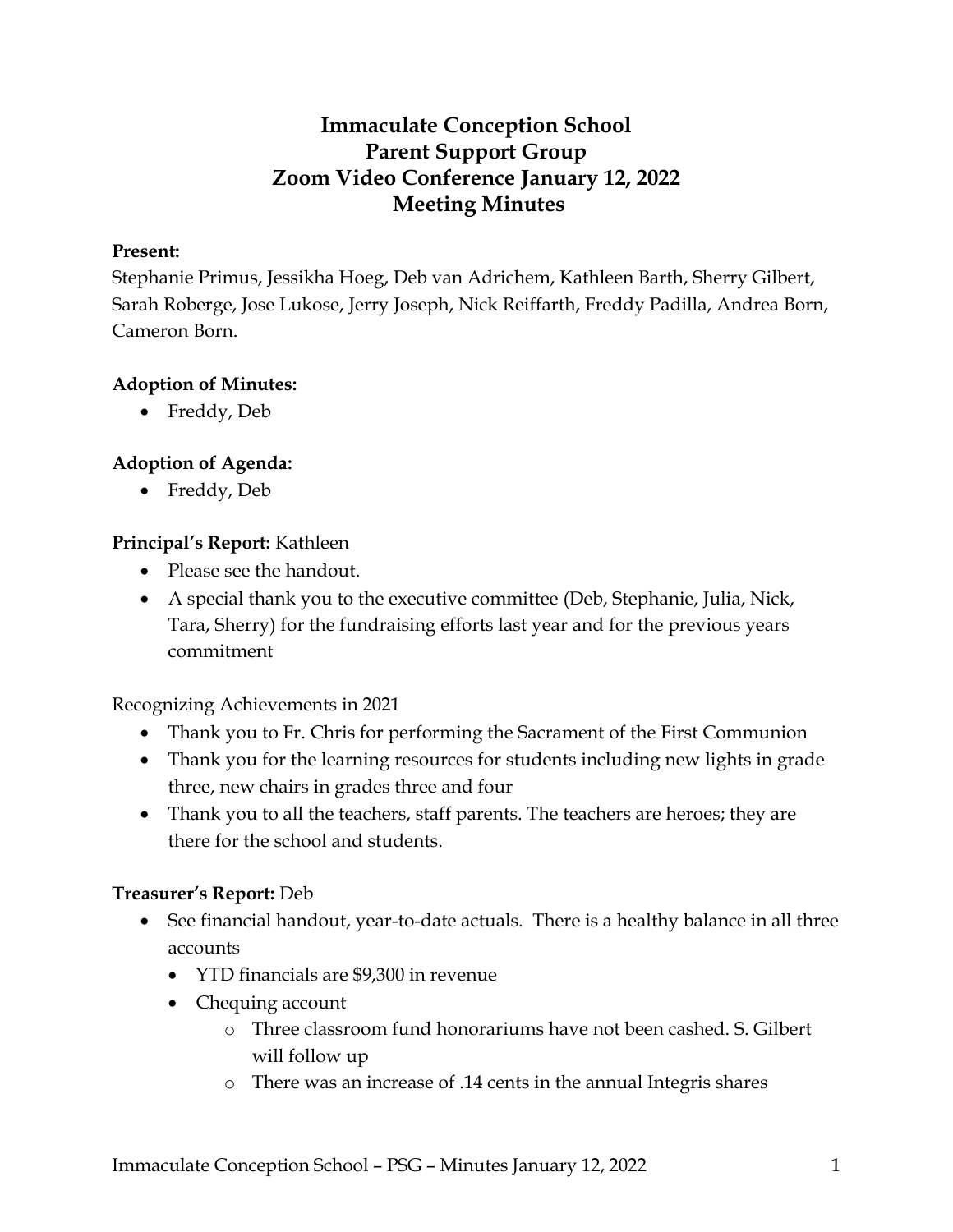- Purdy's Fundraiser
	- o We received 1 cheque for \$2,085 and we have 1 more cheque to come
- Coffee Fundraiser The coffee fundraiser is still to come
- To date, we have fundraised \$1191 (art cards), and \$2085 (Purdy's) which is \$3276 total. The operating budget for fundraisers is set at \$4,250. Therefore, we are only short \$974 and should be able to reach our fundraising goal.

## **Parent Support Group Executive Election**

Position of Chair

- Stephanie will be stepping down as the Chair
- Stephanie nominated Jes for Chair
- There were no nominations, and no one opposed
- Motion to approve Jes as Chair: Andrea, Jess

Position of Treasurer

- Deb will be stepping down from the Treasurer position
- Julia is nominated for Treasurer
- There were no others interested
- Motion to approve Julia as Treasurer: Freddy, Sarah

Position of Secretary

- Andrea is nominated for Secretary
- There were no others interested
- Motion to approve Andrea as Secretary: Deb, Freddy

School Council Liaison

- Freddy will be stepping down as School Council Liaison
- Jerry is nominated for School Council Liaison
- There are no formal coordinators for each class. However, in most classes there is often one parent who has informally assumed the role, should parents have any questions or concerns

Fundraising Coordinator

- There is nobody in this role currently. The responsibility goes to the Chair if there is no Coordinator in place or a subcommittee can help
- Do we want to look for someone or post for interest?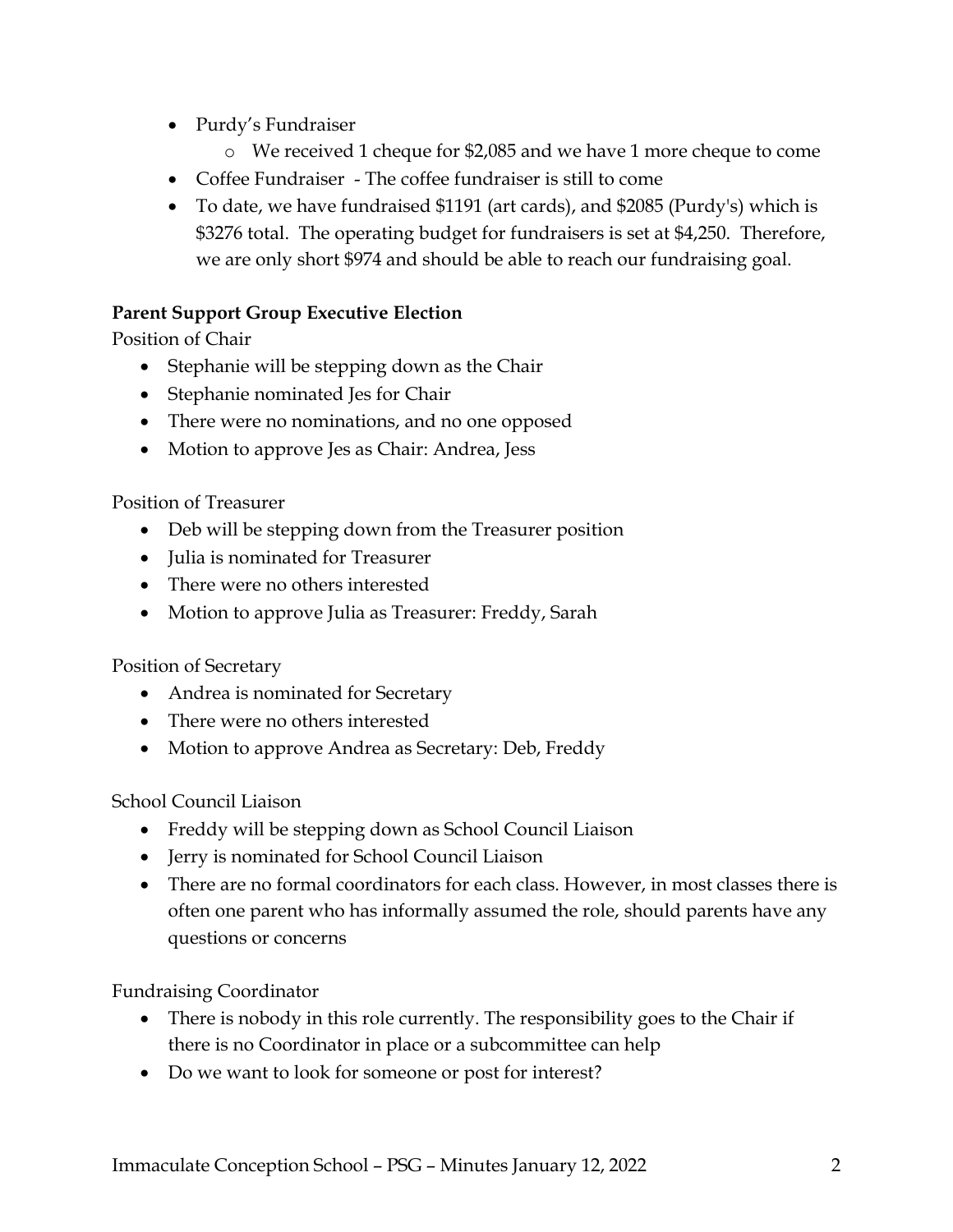• Purdy's Chocolate Fundraiser, Coffee Fundraiser, 50/50 Fundraiser, Golf Tournament Fundraiser – initiate with the school office and Treasurer

Youth Uniform Coordinator

- Krista Papp is the Youth Uniform Coordinator
- Parents can come to the building for used uniforms. We have been having this outside lately
- We will need a new Youth Uniform Coordinator for next year

# **Old Business**

Shopping Card Program: Nick and Sarah

- Nick will be stepping down from the gift card fundraising and Sarah was nominated.
- We are waiting for last year's shipment of cards. They will be picked up on January 13, 2022 and taken to the school
- January has been a slow month, nothing new to report
- Signing authority on the accounts can be cumbersome
- There are three accounts
	- 1. Gaming account
	- 2. Chequing account
	- 3. Gift card account
- We may need a letter from the school with Kathleen or Opal's signature
- There are a lot for forms that may be able to be signed electronically
- New signees: Sarah and Julia

# Hot Lunch

- There was a facebook post, the hot lunches continue. With COVID protocols, the teachers and staff may have to pick up and drop off lunches
- Local supplier, BK Ranch has been selected for ordering meet for the hot lunches

# **New Business**

• Coffee Fundraising

Golf Tournament Event/Fundraiser

- We should plan this event at least four to six months in advance
- The Golf Tournament may not happen this year with the current COVID restrictions in place